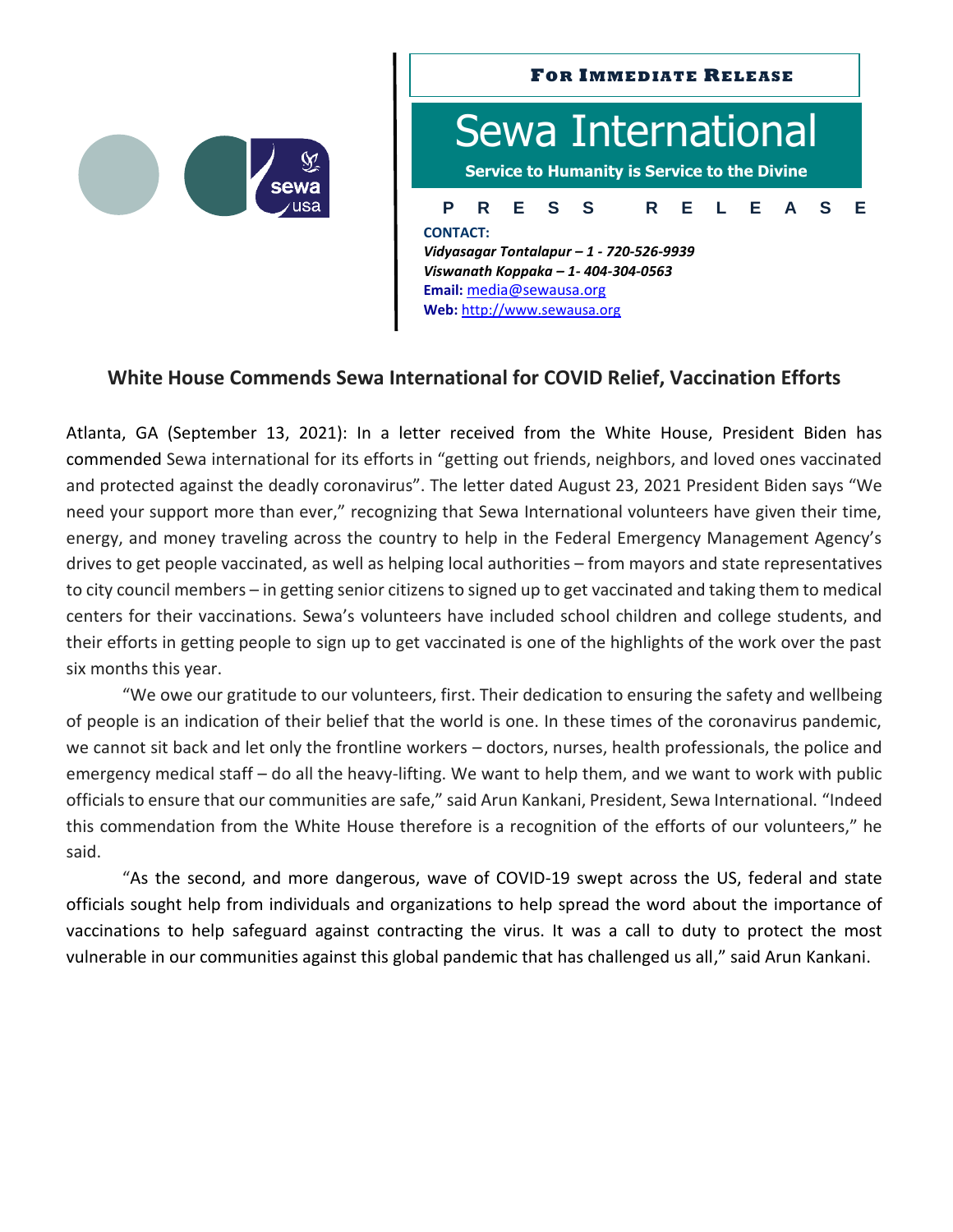

## THE WHITE HOUSE **WASHINGTON**

August 23, 2021

Sewa International Houston, Texas

Dear Friends.

Thank you for your contributions during our Month of Action to get our friends, neighbors, and loved ones vaccinated and protected against the deadly coronavirus. Together, we are making progress in our collective fight against COVID-19 and getting our Nation back on track—but there is still a lot work ahead of us.

This past year has been one of the most painful years in American history. With more than 628,000 American lives lost due to COVID-19, helping get more people vaccinated is among the most important things any of us can do right now. We need your continued support more than ever. Your efforts are not just saving lives—they are helping us get our lives back. United as one Nation, we can get through this pandemic and usher in a healthier and more hopeful future.

Keep the faith,

/02/ Seda